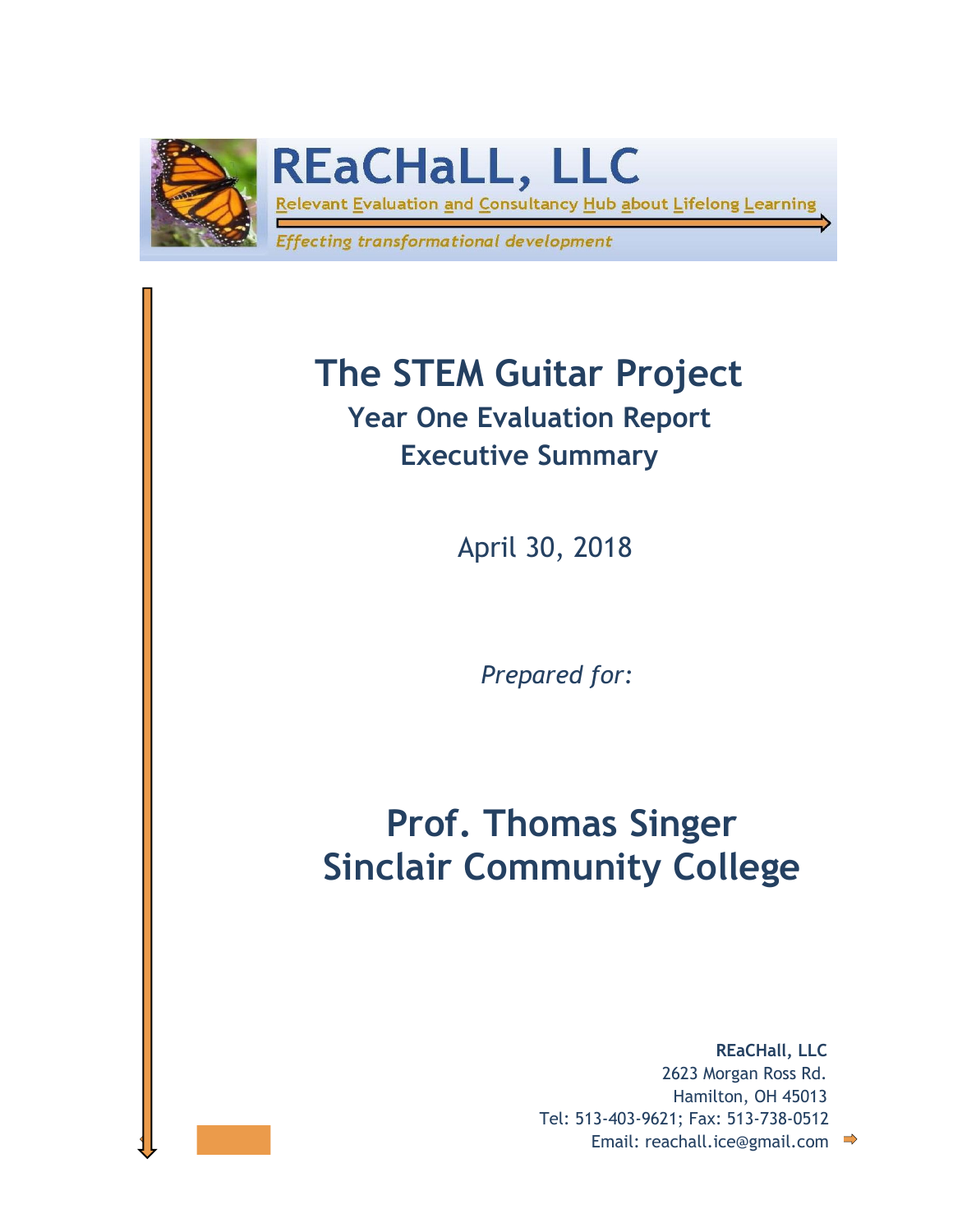### The STEM Guitar Project Year One Evaluation Report Executive Summary

#### **Report Prepared by:**

Imelda R. Castañeda-Emenaker, EdD Chief Executive Officer

#### **With the help of:**

Janet K. Matulis, PhD Evaluation Consultant

© REaCHaLL, LLC., Hamilton, OH.

*Suggested citation:*

Castañeda-Emenaker, I. R. (2018 April). *The STEM Guitar Project*: *Year One Evaluation Report*. Hamilton, OH: REaCHaLL, LLC.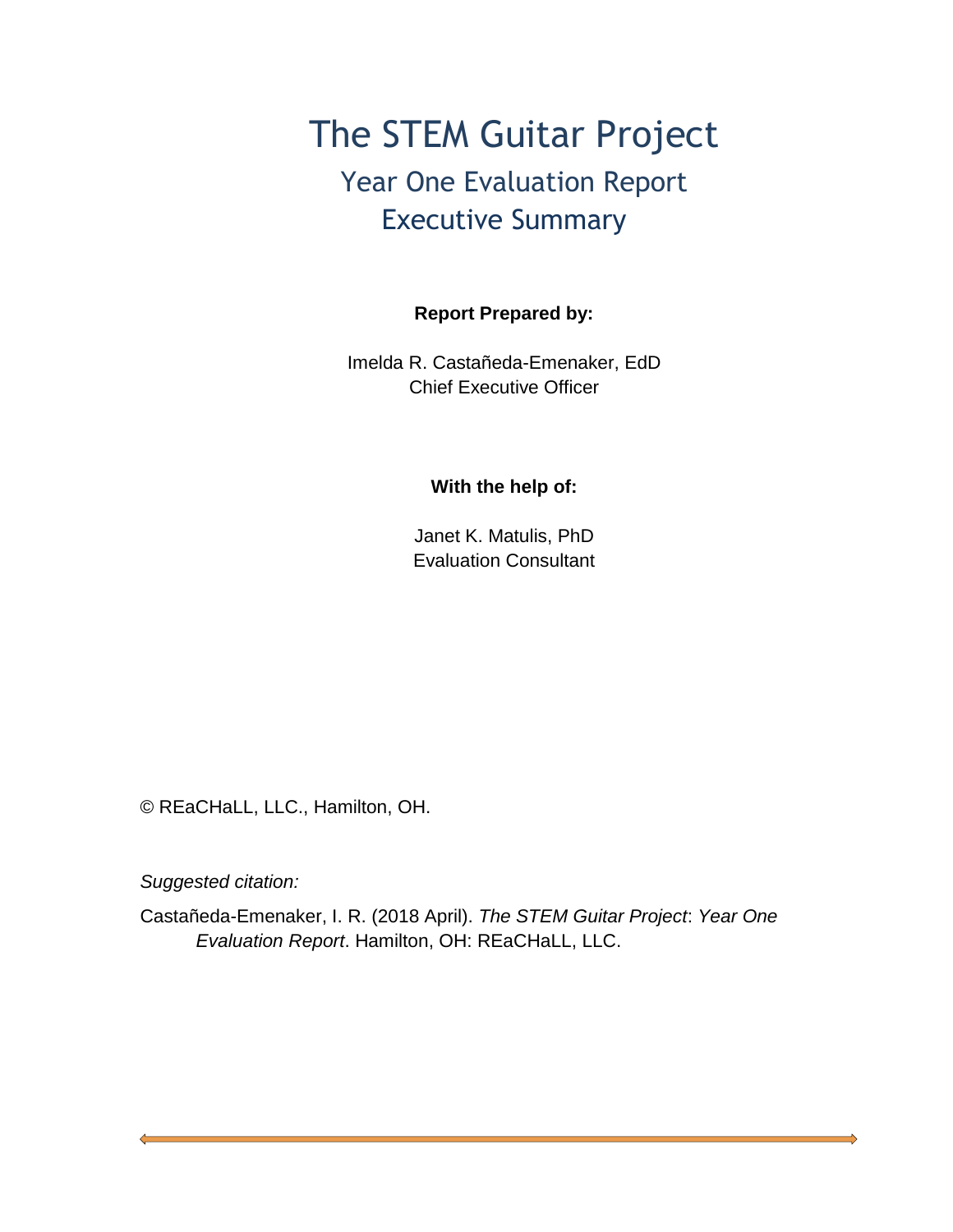### **The STEM Guitar Project Year One Evaluation Report Executive Summary**

#### **Project Summary and Background**

This is the Year One external evaluation report for The STEM (Science, Technology, Engineering, Math) Guitar Project funded by the National Science Foundation Advanced Technological Education (NSF ATE Award #1700531). The project has been supported by the NSF ATE for the past eight years (NSF ATE awards DUE #1304405\_2013 through 2017; DUE # 0903336\_2009 through 2013). The STEM Guitar Project helps faculty Institute participants and their students acquire knowledge, skills, and attitudes (KSAs) that are transferable to life and industry situations. The project has shown promising results related to faculty and student KSA achievements in STEM.

This report is prepared for Sinclair Community College (SCC), in Dayton, Ohio to fulfil the external evaluator's yearly program evaluation deliverable commitment. It is meant to support SCC (as the project's lead institution) with its grant reporting requirements. It covers the project period from August 2017 through April 2018, hereby referred to as the project's Year One.

The Context for Evaluation is described to provide the background for review of the formative results. This includes: (1) the program evaluation overview [with the evaluation design/approaches and methods; the project goals and objectives; the project logic model; and the evaluation goals and questions], (2) the continuing project effects from the previous grant [with descriptive report about the previous project media exposure and increasing guitar kit sales], and the Project Team structure. There are five evaluation questions raised to guide the program's formative and summative evaluation. Given this inclusive period in Year One, this report focuses on the formative results framed within the five program evaluation questions related to: (1) diversity of Institute participants, (2) preparation for Institute participants' program implementation, (3) moving toward project outcomes, (4) the STEM Guitar applied learning community, and (5) project partnerships and sustainability. Most of the data reported in this project's Formative Results Section were based on the Project Team's sharing and documentations, as well as the external evaluator's professional interactions with the Project Team, using developmental evaluation and capacity building approaches. Because the Project Team members are well-versed in the guitar building project-based learning, it was easy for the external evaluator to lead them in program evaluation and hone their evaluative thinking. Below are the project performance highlights, conclusions, and recommendations for the project.

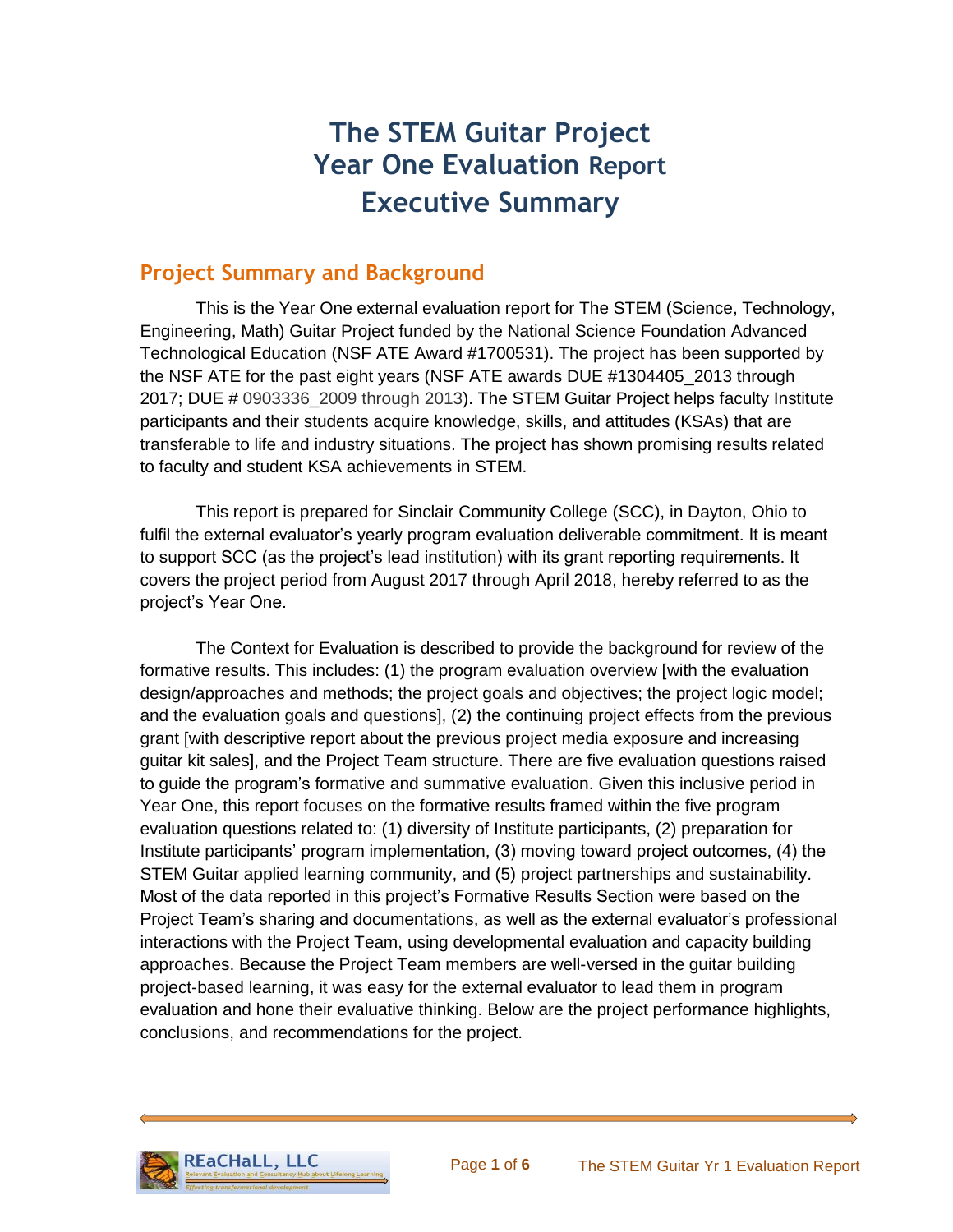#### *Project Performance Highlights*

#### *Project Team Process*

The STEM Guitar Project's established plans, communication and team processes, structures, guidelines, and documentations are all contributing to efficient project operation. Additionally, in this current grant, the Project Team's capacity increased by six additional members (from five original members in the first grant, 16 members in the second grant, 22 members in the current grant). The six new members came from among the previous grants' faculty "champions" (two young faculty members, two experienced faculty in Computer Numerical Control (CNC) machining, and two support staff). Contributing to the project's efficient operations are:

- The team members' commitment and dedication, which primed them for project implementation beyond the Institute training;
- Honed team members' evaluative thinking as they continue to experience developmental evaluation and capacity building; Project Team's leadership development as they continue to assume responsibility and authority to complete agreed upon tasks and activities; Project Team members' own professional development;
- The development (face-to-face) meeting held at San Diego State University in November 2018 with all Project Team members that provided opportunities to get to know new team members and learn about the strengths and experiences that each member brings to the team; also, this meeting that allowed for the team to plan out the project, get started with specific tasks, and attend meetings with Taylor Guitar Company regarding the new Acoustic Guitar Building (AGB) program track (which will be offered in 2019);
- The AGB Sub-team members' research, planning, and continuing efforts about the new AGB program track [construction of acoustic kits manageable for assembly and processing within a week-long Institute, developing educational modules corresponding to advanced level of instruction];
- The wisdom of the Electric Guitar Building (EGB) Sub-team in harnessing lessons learned from the two previous grants in preparing for the implementation of the Electric Guitar Building Institutes (EGBI);
- The team's development of a new 2018 Institute offering the CNC machining in quitar program track where CNC technology behind the guitar is focused upon to expand the direct workforce technician skill training the project provides;
- The all-team involvement in the ongoing planning, management, and coordination of the project's 2018 Summer Institutes [six Electric Guitar Building Institutes (EGBI) and two new CNC Institutes (CNCI)] - the largest in the history of the project;
- The ongoing documentations and creation of guidelines to explore and improve program implementation; and
- The seamless communication among the team members via different avenues telephone, email, text, and face-to-face interactions in professional meetings and conferences.

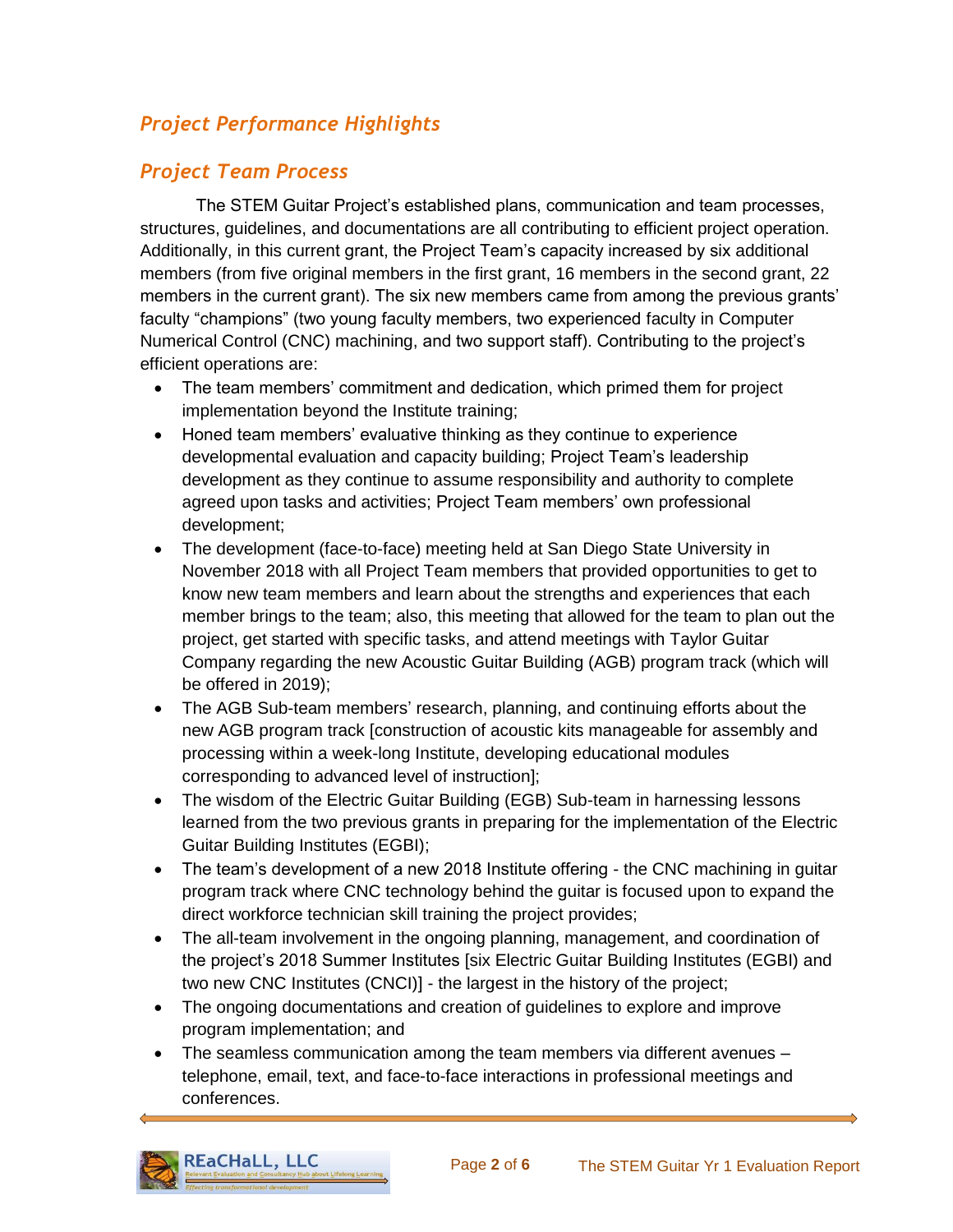#### *Diversity of Faculty Institute Participants*

The Project Team expanded its definition of "persons with disabilities" beyond 'physical disabilities' to include 'economic disabilities' (as determined by recipients of free and reduced lunch). Additionally, information about military service personnel (on active duty and veterans) was included among the demographic information requested in the applicant solicitation survey. Several strategies were initiated to ensure the project's reach to underrepresented populations. Among these were:

- A concerted effort and focus on underrepresented populations in recruitment and selection of Institute participants and host sites; host sites applications were evaluated based on geographic location, project growth opportunities, and potential for participation of diverse groups;
- Project Team members' aggressive email communication strategies to intended participants; and
- Tapping of previous Institute participants in recruitment campaigns geared toward underrepresented groups.

#### *Preparation for Institute Participants' Implementation*

In the course of preparing the Institute participants for the week-long agenda and eventual program implementation in their institutions, the Project Team members are involved in the following:

- Continuing reviews of the alignment of the project's emerging Knowledge (K), Skills (S), and Attitudes (A) learning outcomes mapped with technical skills and soft skills identified in the Guitar Building Competencies and the MatEdU publication of the Materials, Technology, and Manufacturing Core Competencies funded by NSF;
- Continuing reviews and improvements in the development of Modular Learning Activities (MLAs) over the previous grant's process - developing new course MLAs; affirming alignment of MLAs with NGSS, Common Core, and School Districts' requirements; mapping the project-developed and participant-developed MLAs to avoid significant overlaps of material presentations, systematically linking the project's KSA Map in the MLA development;
- Developing instructional videos for new software tools of instruction;
- Conducting a preparatory Institute webinar for the participants;
- Conducting peer reviews and development of the Summer Institute agenda for better flow of instruction;
- Acknowledging the need for fidelity of Institute implementation within program tracks, modelling implementation for Institute participants in varying scenarios, context, and ways of implementation.

#### *Moving Toward Project Outcomes*

Pivotal project activities and development of guidelines for structures and practices have started anticipating robust data gathering to provide evidence toward project

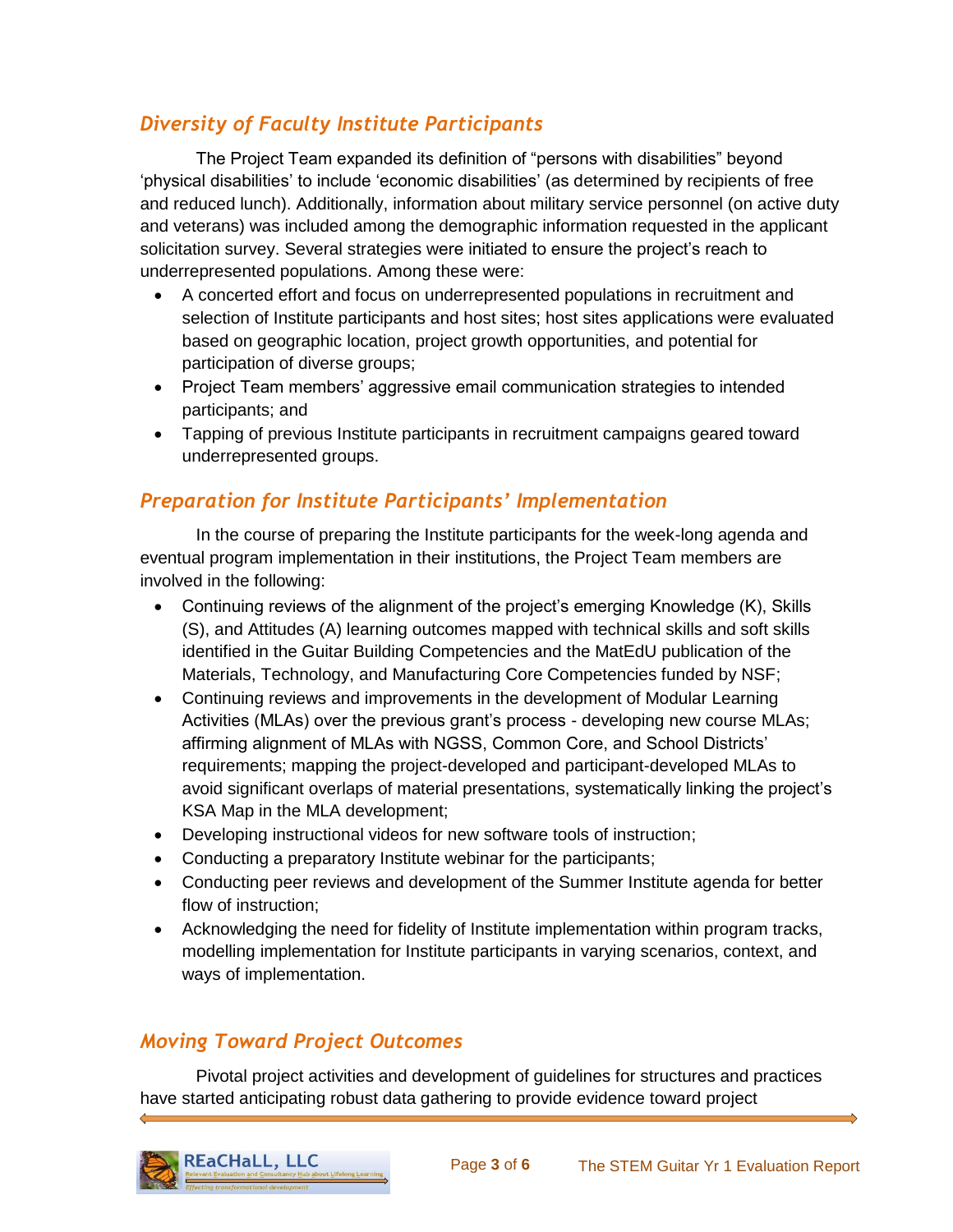outcomes. These include:

- Using Guskey's levels of evaluation for professional development to prepare structures and practices for faculty follow-up evaluation, helping determine the quality of faculty program implementation and change of Institute participants' instructional practices;
- Conducting more research and deliberations about the proposed assessment framework; considering applications in exploring and developing the novel idea of high-tech, high-touch assessments for students that can be used across the US states;
- Framing the case study and longitudinal study for a high school in Washington state for a more robust data gathering of student outcomes.

#### *The STEM Guitar Project Applied Learning Community*

Part of the STEM Guitar Project goals is the replicability and scalability of its Community of Practice (CoP). The Project Team's processes and experiences in interacting and learning with and among themselves, as well as with the Institute participants, led them to a serious review of what defines the STEM Guitar Community and the project's practices thus, the ongoing project search for the definition of its "applied learning community". The Project Team recognizes that the "community of practice" phraseology in the STEM Guitar Project proposal is changing as the team's consensus about the project's current and emerging project's interactions, learning, and collaboration practices mature. Currently, the project's ongoing search and discussions include:

- Reconciling and making sense of the Project Team's project learning, collaboration, and interaction experiences with literature reviews defining communities of practice and applied learning community;
- Reviewing already established project practices [such as the project's use of its website forum and social media, yearly Project Summit, etc.] involving the Project Team and the Institute participants; and
- Examining the usability, practicality, and feasibility of sustaining the emerging STEM Guitar applied learning community.

#### *Project Partnerships and Sustainability*

The Project Team members continue to develop, maintain, and enhance their academic, business, and community partnership. Sustainability efforts also continue. Examples of these include:

- Enhancing partnership with academic institutions plans are underway for the Administrators Institute, which may be implemented in Year Two;
- Continuing efforts in developing and maintaining its business/industry and community partnerships [e.g. harnessing the newly established partnership with Taylor Guitar Company for the technical and supply chain support, new members to the Project Advisory Group; continuing linkages with and soliciting support from guitar and music celebrities];
- Increasing the number of schools participating in the supply chain;
- Conducting program outreach and other program activities without the use of the NSF

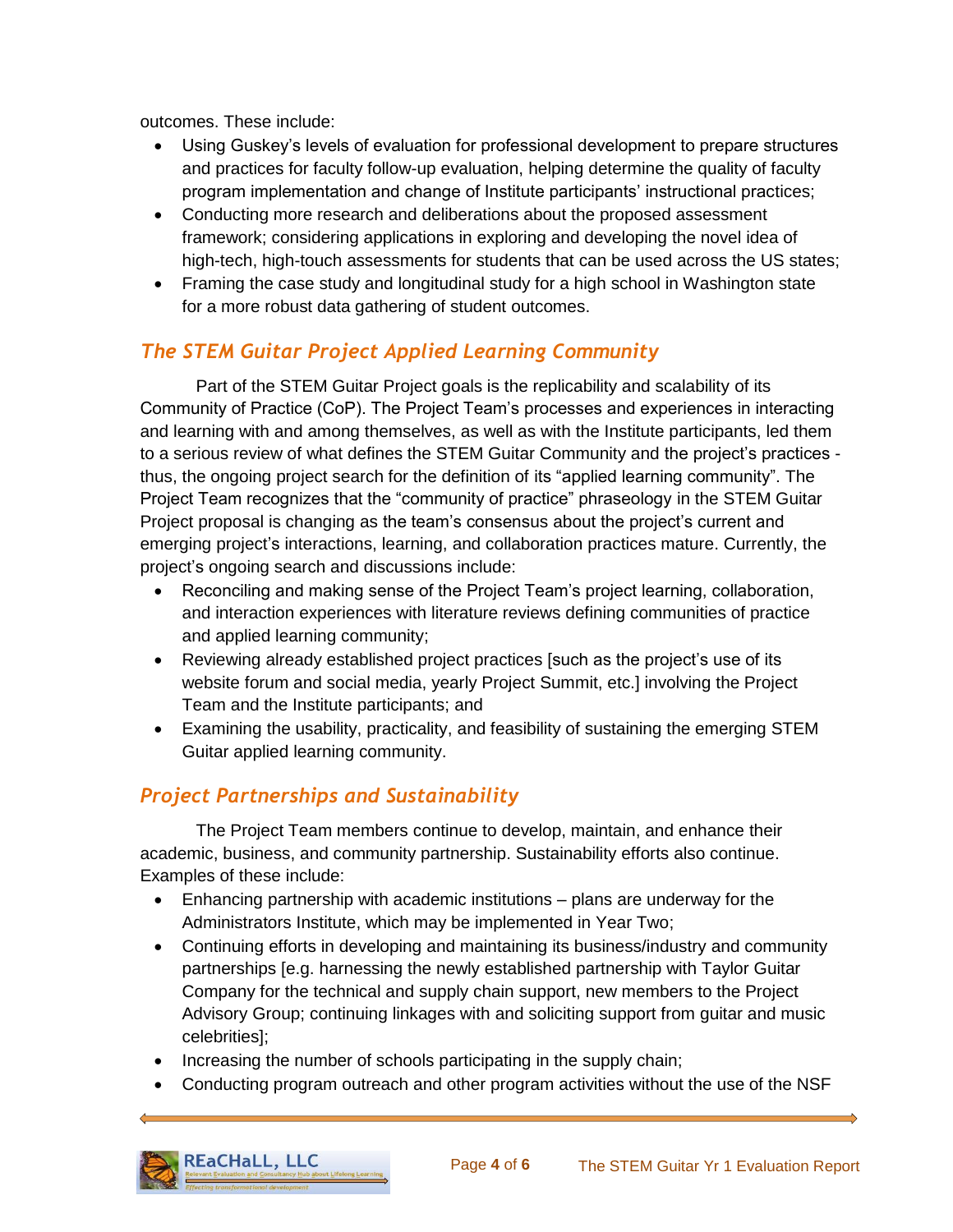grant fund:

- o Holding the 2<sup>nd</sup> international STEM Guitar outreach at the University of Medellin in Colombia, through the initiatives of one of the original project Trainers in collaboration with his University;
- $\circ$  Conducting a STEM Guitar Building outreach with wounded veterans through the Phoenix Patriot Foundation;
- $\circ$  Continuing operation of the STEM guitar manufacturing (a self-sustaining support component of the grant) at Sinclair College, producing over 1650 guitar kits in Year One that were shipped to educational institutions around the US;
- Continuous project dissemination through conference, publications, and media exposure:
	- $\circ$  Management of the yearly STEM Guitar Summit held in conjunction with the M-STEM conference; the Summit serves as venue for Institute faculty participants around the nation to share their guitar program implementation and program impact on their students, among others;
	- $\circ$  Project Team members' continuing dissemination activities in professional conferences and journals; starting July 2017 through March 2018, Project Team members have had eight conference presentations and one journal publication about the STEM Guitar Project featuring problem-based learning implementation of the guitar building program and the effects of this program on faculty and students;
	- $\circ$  Pursuing strategies for media release regarding the 2018 Summer Institutes and national media coverage;
	- Project Team efforts toward creating a foundation and exploring other grants and funding sources.

#### **Conclusions**

Fruitful and positive results came about during the inclusive period for this Year One evaluation report from the Project Team Process to the five area foci for the formative results (diversity of Institute faculty participants, preparation for Institute participants' program implementation, moving toward project outcomes, the STEM Guitar Project Applied Learning Community, and project partnerships and sustainability).

Much as there were productive project formative results, there are also potential areas of opportunities for the project. Among the things where the project is emerging are:

- Creation of tools that could help in seamless orientation of the new team members and Institute participants into the project's practices and program implementation;
- Improvement in the sequence and progression of prior work needed in completing some project aspects (e.g. KSA mapping and assessment framework before MLA development);
- Development of documentation for clarity of project oriented concepts and project "musts";
- More research and exploration about, as well as eventual development of, the high-